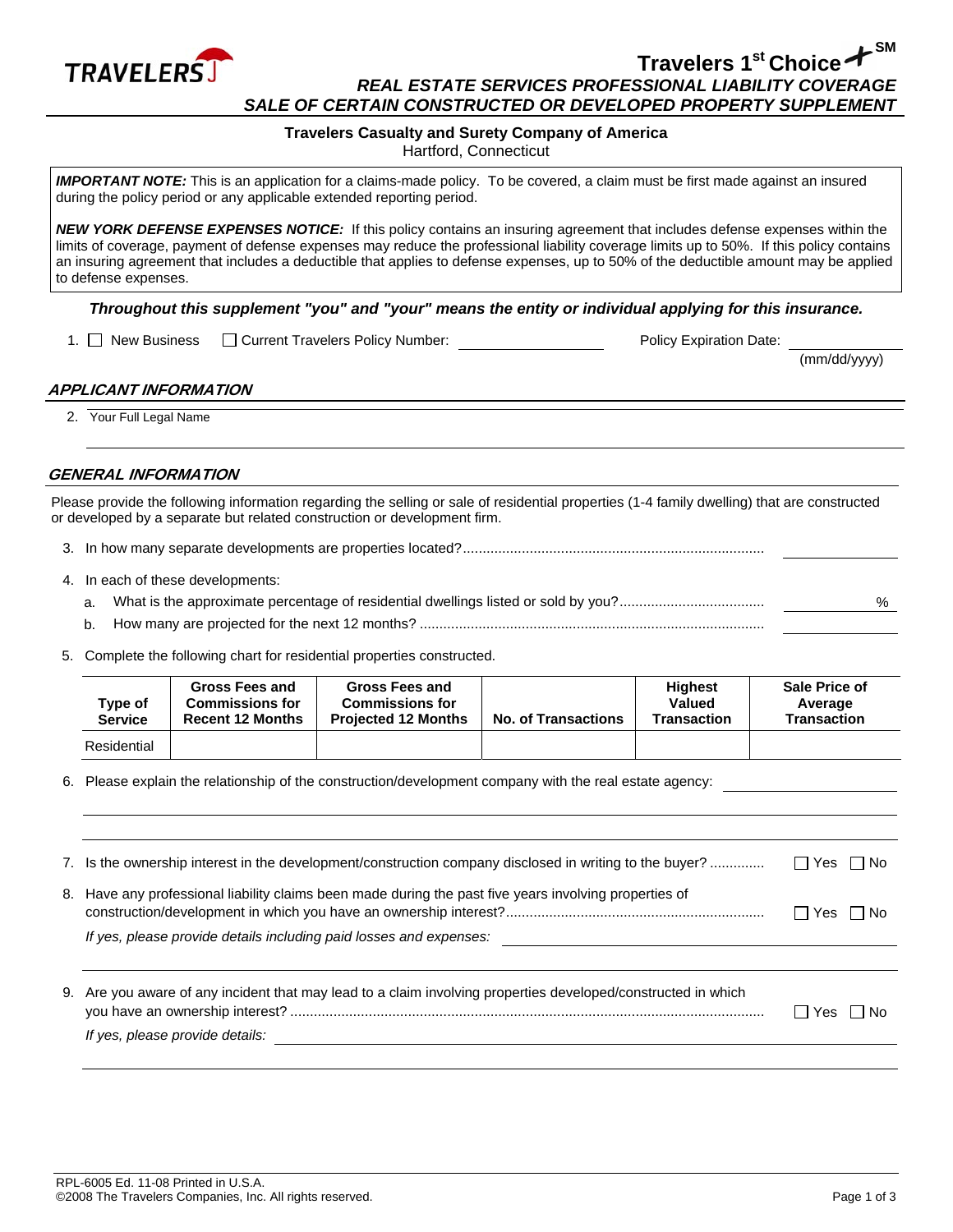## **Important Notice Regarding Compensation Disclosure**

For information about how Travelers compensates independent agents, brokers, or other insurance producers, please visit this website: [http://www.travelers.com/w3c/legal/Producer\\_Compensation\\_Disclosure.html](http://www.travelers.com/w3c/legal/Producer_Compensation_Disclosure.html)

If you prefer, you can call the following toll-free number: 1-866-904-8348. Or you can write to us at Travelers, Enterprise Development, One Tower Square, Hartford, CT 06183.

## **FRAUD WARNINGS**

#### **Attention: Insureds in AR, CO, DC, KY, LA, NJ, NM, NY, and OH**

Any person who knowingly and with intent to defraud any insurance company or other person files an application for insurance or statement of claim containing any materially false information, or conceals for the purpose of misleading, information concerning any fact material thereto, commits a fraudulent insurance act, which is a crime, and may also be subject to a civil penalty.

(In New York, the civil penalty is not to exceed five thousand dollars and the stated value of the claim for each such violation.)

(In Colorado, any insurance company or agent of an insurance company who knowingly provides false, incomplete, or misleading facts or information to a policyholder or claimant for the purpose of defrauding or attempting to defraud the policyholder or claimant with regard to a settlement or award payable from insurance proceeds shall be reported to the Colorado Division of Insurance within the Department of Regulatory Agencies.)

#### **Attention: Insureds in FL**

Any person who knowingly and with intent to defraud any insurance company or other person files an application for insurance or statement of claim containing any materially false information, or conceals for the purpose of misleading, information concerning any fact material thereto, commits a fraudulent insurance act, which is a felony of the  $3<sup>rd</sup>$  degree, and may also be subject to a civil penalty.

## **Attention: Insureds in ME, TN, VA, and WA**

It is a crime to knowingly provide false, incomplete, or misleading information to an insurance company for the purpose of defrauding the company. Penalties include imprisonment, fines, and denial of insurance benefits.

#### **Attention: Insureds in PA**

Any person who knowingly and with intent to defraud any insurance company or other person files an application for insurance or statement of claim containing any materially false information or conceals for the purpose of misleading, information concerning any fact material thereto commits a fraudulent insurance act, which is a crime and subjects such person to criminal and civil penalties.

# **SIGNATURE AND AUTHORIZATION**

The undersigned authorized representative of the firm, or individual if this application is for an individual, agrees to all to the following:

- The statements and representations made in this application are true and complete and will be deemed material to the acceptance of the risk assumed by Travelers in the event an insurance policy is issued.
- If the information supplied in this application changes between the date of the application and the effective date of any insurance policy issued by Travelers in response to this application, you will immediately notify us of such changes, and we may withdraw or modify any outstanding quotation or agreement to bind coverage.
- Travelers is authorized to make an investigation and inquiry in connection with this application.
- Travelers is not bound or obligated to issue any insurance policy or to provide the insurance requested in this application.

| Signature* (Partner, Member, Officer, Shareholder) | Date  |
|----------------------------------------------------|-------|
| Name (print)                                       | Title |

\*If you are electronically submitting this application to Travelers, apply your electronic signature to this form by checking the Electronic Signature and Acceptance box below. By doing so, you hereby consent and agree that your use of a key pad, mouse, or other device to check the Electronic Signature and Acceptance box constitutes your signature, acceptance, and agreement as if actually signed by you in writing and has the same force and effect as a signature affixed by hand.

#### **Electronic Signature and Acceptance**